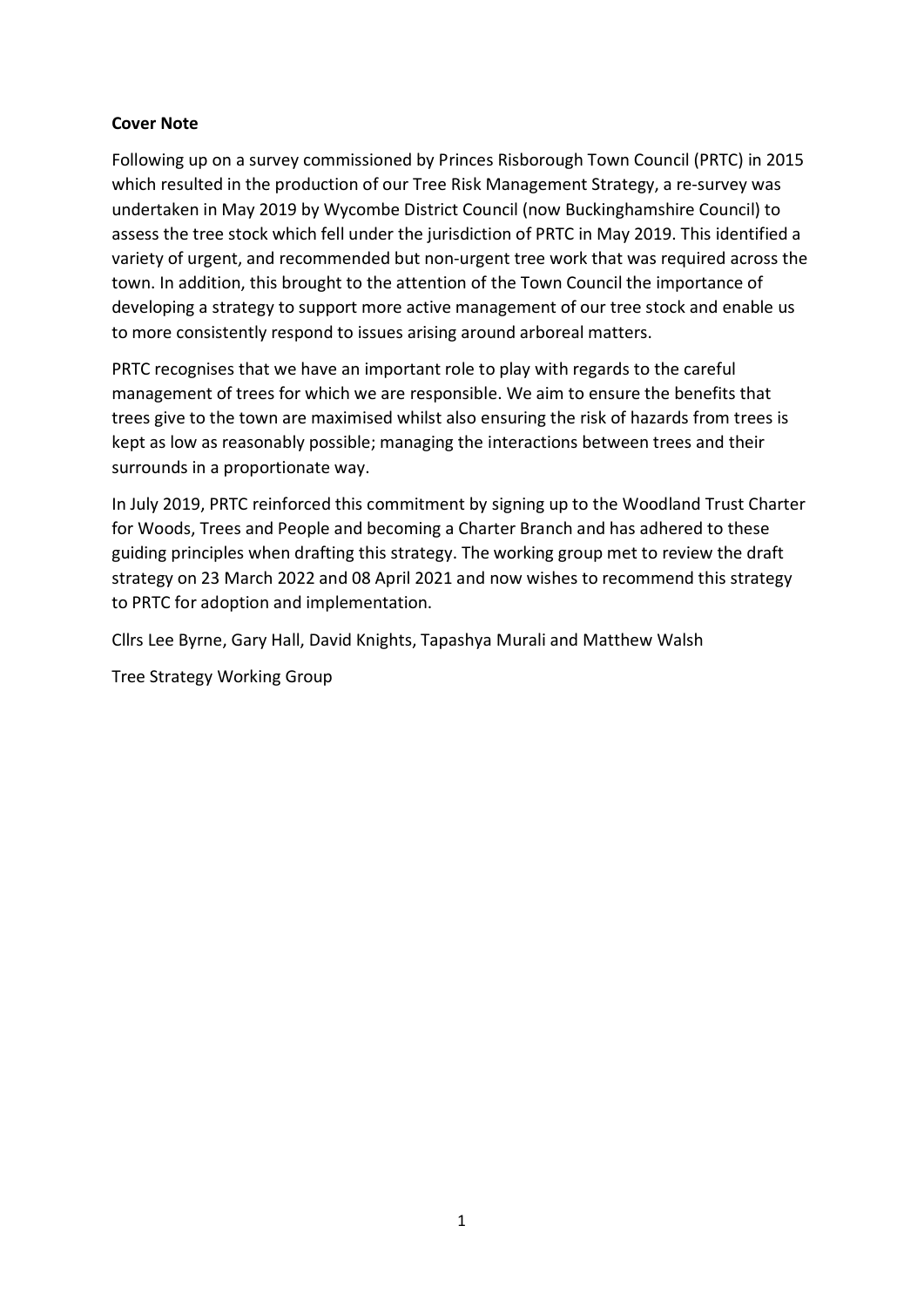# **Princes Risborough Town Council Tree Strategy**

# **Recommended April 2021 Review date April 2025**

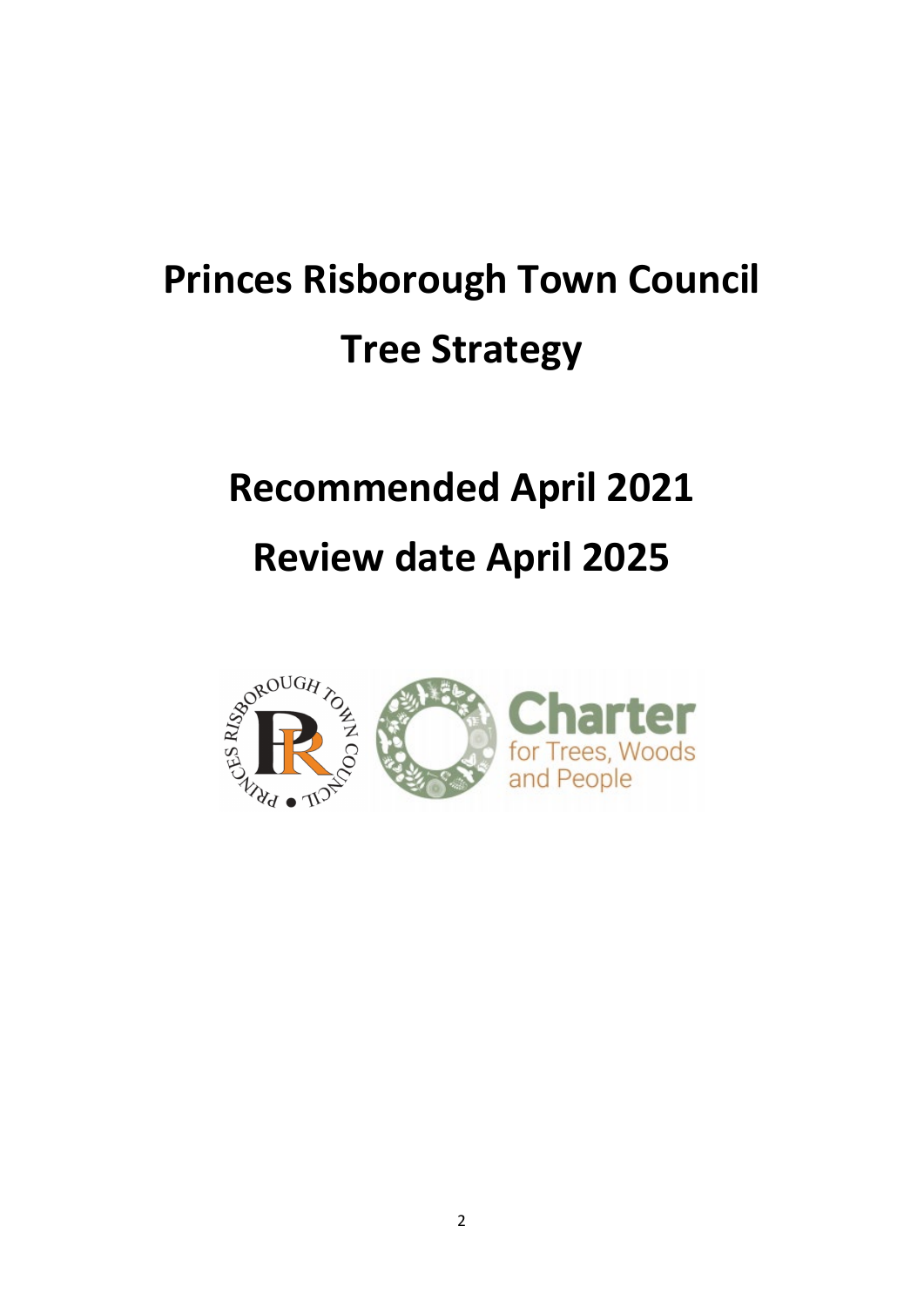# **1.0 INTRODUCTION**

The parish of Princes Risborough has over 30,000 trees within it, including over 300 with Tree Preservation Orders (TPOs) attached to them. Trees are a key component of the parish landscape and as a major landowner, Princes Risborough Town Council (hereafter referred to as PRTC) have a duty to inspect and maintain all trees on PRTC managed land. Whilst trees provide many benefits to the local community, they may also present hazards and can be a nuisance, therefore the following strategy will detail PRTCs approach to nurturing and developing our tree population for the benefit and safety of all who live, work and visit the parish.

The following strategy outlines PRTC's approach to tree management across the parish of Princes Risborough. The strategy applies primarily to trees located on land over which PRTC has full control (including the land of the Princes and Monks Risborough Parochial Charities) see Appendix A, but the principles extend beyond this. Where possible we will work with landowners to ensure sound decision making with regards to tree management and will support developers of new residential sites across the town to ensure they meet their commitments with regards to new planting and canopy cover as outlined in the Local Plan Supplementary Planning Document for Canopy Cover<sup>[1](#page-2-0)</sup>.

For the purposes of this strategy, a tree is defined as *'a woody perennial plant, typically having a single stem or trunk growing to a considerable height and bearing lateral branches at some distance from the ground.['2](#page-2-1)* Whilst PRTC are also responsible for the management of hedges, shrubs and other vegetation, this strategy focuses specifically on PRTCs approach to tree management. PRTC has a broader commitment to enhancing biodiversity across the parish and further details of this commitment can be found in our Biodiversity Strategy<sup>[3](#page-2-2)</sup>.

# **2.0 VISION**

PRTC aims to create and nurture a townscape within which local residents, businesses and landowners acknowledge the value of trees in our parish and work with us to promote and appreciate their contribution to our townscape. PRTC will work to plant, protect and manage trees effectively to improve the level of canopy cover across the parish, supporting health and wellbeing, biodiversity and assisting in our steps towards carbon neutrality.

# **3.0 BENEFITS**

PRTC has developed this strategy to maintain a consistent and forward-looking approach to tree management across the formal Parish of Princes Risborough.

Trees are a highly valued feature of our town and they make an enormous contribution to the character and beauty of our landscape; creating and supporting environments rich in biodiversity, whilst helping to capture carbon, control flooding and improve our air quality. Trees also play critical and less apparent roles in absorbing traffic noise, providing shelter, improving thermal regulation, intercepting and capturing rainfall and providing a privacy screen, in addition to the many psychological and health benefits they bring to people<sup>[4](#page-2-3)</sup>. PRTC recognises

<span id="page-2-0"></span> <sup>1</sup> [https://www.wycombe.gov.uk/pages/Planning-and-building-control/Planning-policy/SPDs-and](https://www.wycombe.gov.uk/pages/Planning-and-building-control/Planning-policy/SPDs-and-guidance.aspx#SPDs)[guidance.aspx#SPDs](https://www.wycombe.gov.uk/pages/Planning-and-building-control/Planning-policy/SPDs-and-guidance.aspx#SPDs)

<span id="page-2-1"></span><sup>2</sup> <https://www.collinsdictionary.com/>

<span id="page-2-3"></span><span id="page-2-2"></span><sup>3</sup> [http://www.princesrisboroughtowncouncil.gov.uk/\\_UserFiles/Files/Policies/Biodiversity%20Policy.pdf](http://www.princesrisboroughtowncouncil.gov.uk/_UserFiles/Files/Policies/Biodiversity%20Policy.pdf) <sup>4</sup> See<https://www.woodlandtrust.org.uk/media/1807/healthy-trees-healthy-places.pdf> and

[https://www.wycombe.gov.uk/uploads/public/documents/Planning/New-local-plan/Tree-canopy-cover](https://www.wycombe.gov.uk/uploads/public/documents/Planning/New-local-plan/Tree-canopy-cover-assessment-report.pdf)[assessment-report.pdf](https://www.wycombe.gov.uk/uploads/public/documents/Planning/New-local-plan/Tree-canopy-cover-assessment-report.pdf) for a detailed overview of the benefits of trees to urban areas.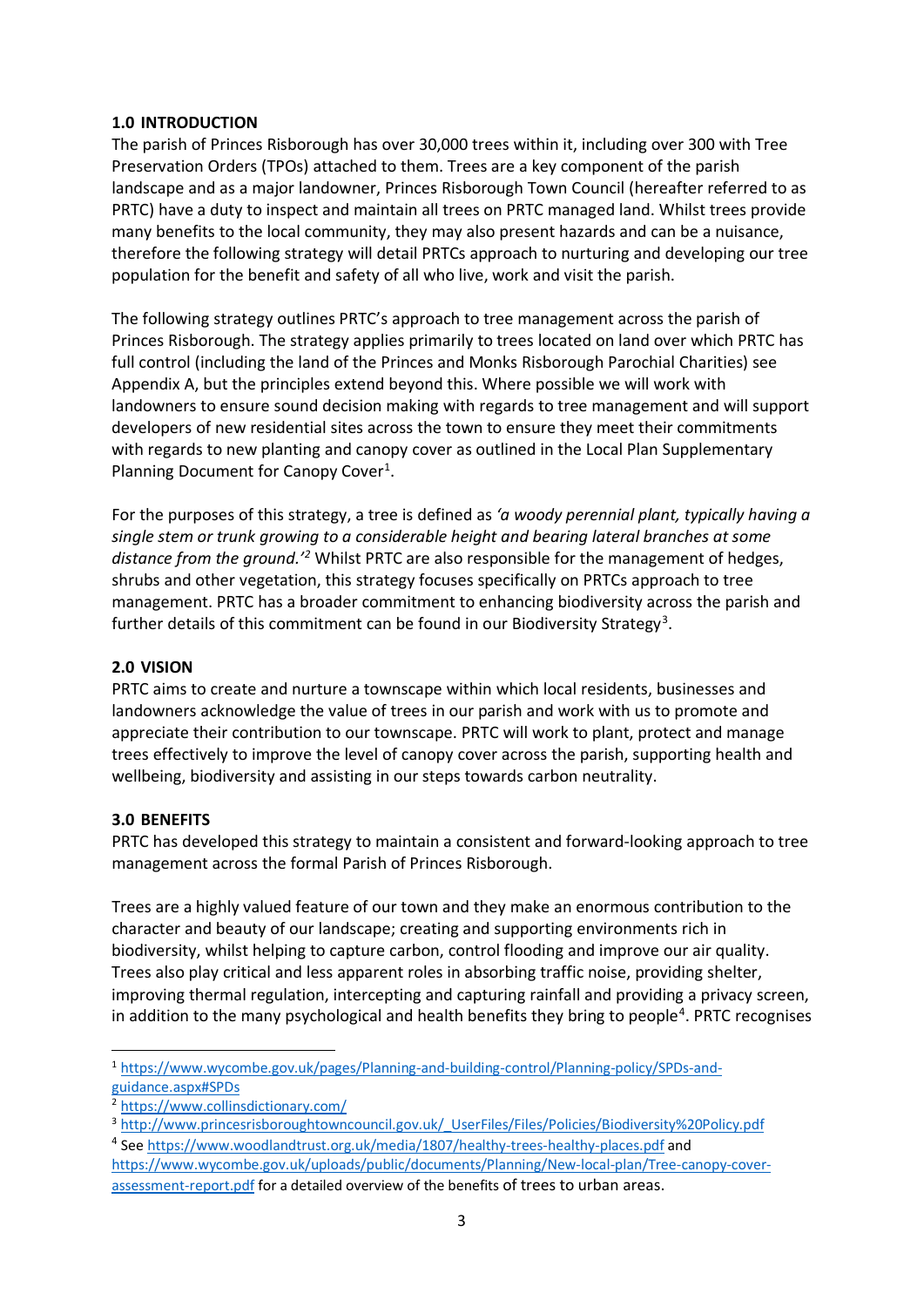the value of trees for both people and nature and is keen to enshrine the benefits of a healthy and sustainable tree population now and into the future, abiding by the principles set out in our Biodiversity Policy and within the Charter for Woods, Trees and People. [5](#page-3-0)

We also recognise that although trees are of immense value to the town and local community, they can also be the cause of a range of problems, from being a nuisance or inconvenience to potentially causing serious injury or even death. PRTC have a direct responsibility for ensuring our trees do not pose a danger to the public or property and are managed appropriately. In addition to this, we have a duty to our community to look after our trees and to plan for their future management, planting and replacement. This policy sets out PRTCs approach to tree management, providing guiding principles and a framework for management whilst also identifying priority areas for expenditure.

# **4.0 OBJECTIVES**

Four overarching objectives will underpin PRTCs approach to tree management within our parish:

- We will aim to manage our trees to ensure that the risks they present are kept as low as reasonably possible.
- We will seek to increase tree canopy cover across the parish in support of the Local Plan stipulations for new developments<sup>1</sup>, with a focus on securing trees where they can deliver the greatest benefits to both the town and our residents.
- We will work towards a tree stock which is balanced in age and species to ensure it is resilient over time to threats from pests, disease, changing climate and natural succession.
- We will respond to requests from the public in a balanced and timely way, taking account of our policies and overall objectives for tree management.

# **5.0 GENERAL APPROACH**

This policy defines PRTC's approach to tree management on its land. It is intended to be a point of reference for the Public, Councillors and Officers to ensure a consistent and structured approach to the management of PRTC's trees. This strategy sets out a proactive and systematic method of management that will both conserve and enhance our tree population and the amenity value of our land. For any sites of special character, such as the ragpit or for sites that have trees of particular significance, this general policy will be supplemented with a management plan for the site's particular needs.

We aim to inspect our tree stock at an appropriate rolling frequency, with a full stock assessment at least every four years, but with more frequent inspections depending upon the zoning of the trees as defined in the Princes Risborough Tree Risk Management Strategy<sup>[6](#page-3-1)</sup>, commissioned by PRTC and undertaken by Wycombe District Council in May 2015. Following inspection, the trees will be assigned a risk classification which will inform their prioritisation for maintenance works in accordance with the Tree Risk Management Strategy (2015).

<span id="page-3-0"></span>5 <https://treecharter.uk/>

<span id="page-3-1"></span><sup>6</sup> [http://www.princesrisboroughtowncouncil.gov.uk/Policies\\_\\_and\\_\\_Procedures\\_19053.aspx](http://www.princesrisboroughtowncouncil.gov.uk/Policies__and__Procedures_19053.aspx)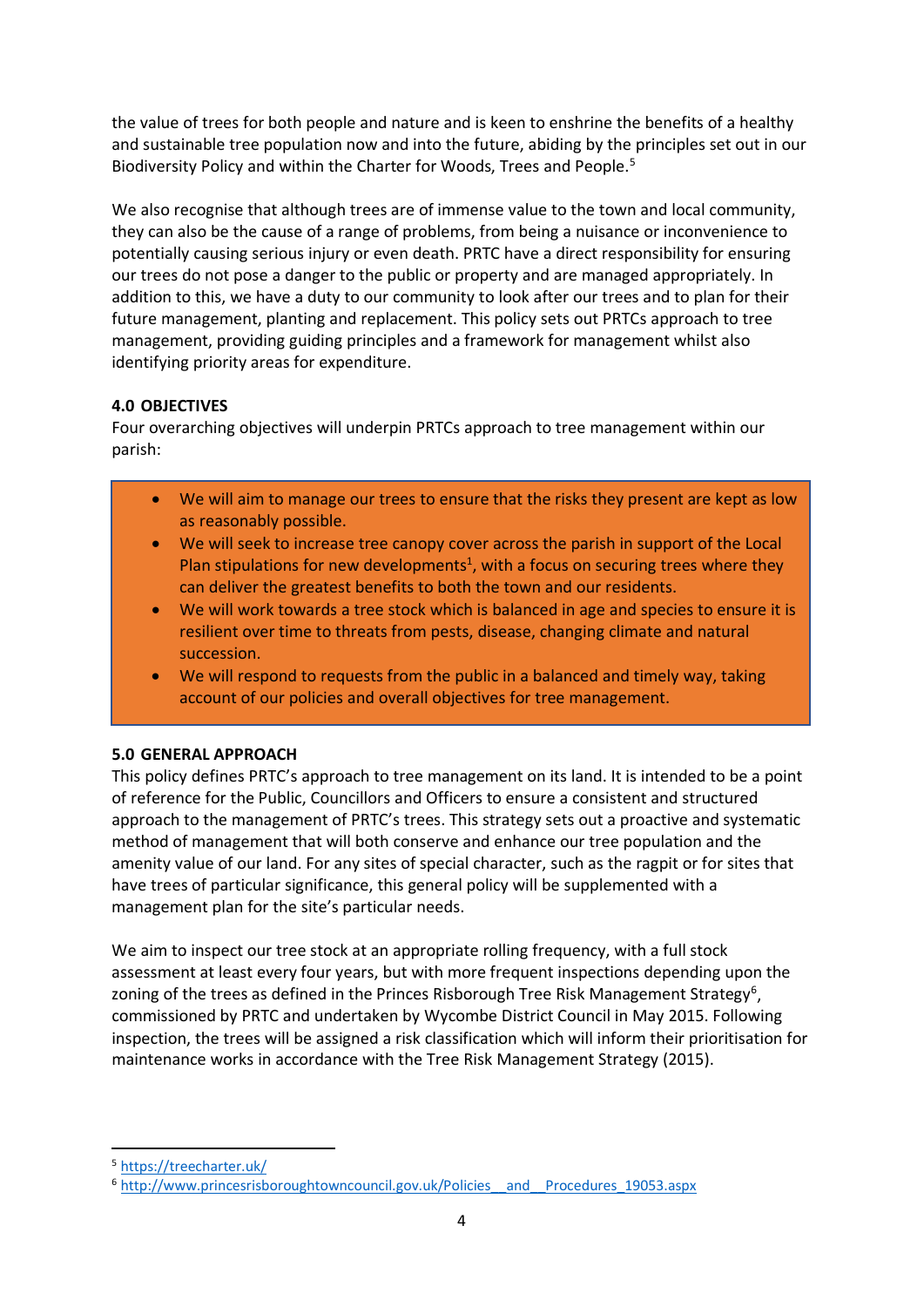#### **6.0 TREE INSPECTIONS**

PRTC has a duty of care for its trees and will inspect trees in high-risk areas by a recognised arboriculturist as required. High risk areas will include such areas as those adjacent to the public highway, major footpaths and other areas of high use such as play areas, as outlined in the zoning criteria detailed in our Tree Risk Management Strategy (p19). PRTC recognises the importance of mature and ancient trees and will balance safety with our duty to protect the environment. Higher levels of risk will be acceptable in areas of lower footfall (e.g. the middle of a woodland site) as opposed to highly visited areas (e.g. play areas). This will allow PRTC to keep veteran trees to encourage biodiversity without creating undue risk. Low risk areas will therefore still be inspected at regular intervals, albeit less frequently.

PRTC will also conduct regular pest and disease inspections to look for early signs of bacterial infection, as well as considering requests to conduct tree work on the land that we maintain from members of the public or via the Volunteer Tree Warden(s) (see section 7.0). Should there be a concern regarding one of our trees, this should be reported to the Town Clerk by calling the PRTC office or e-mailing details of the tree, preferably with accompanying photographs and an outline of the issue identified. In all cases, the member of the public will be informed of PRTCs inspection policy and will be informed of any action to be taken resulting from the inspection.

PRTC will also consider the use of complementary tree survey software such as iTree<sup>[7](#page-4-0)</sup> to help study and better understand the level of canopy cover and diversity of tree stock across the parish. It is anticipated that this would be a community led activity and would involve volunteers conducting surveys and recording findings on iTree to help inform PRTCs decision making with regards to tree planting and maintenance.

# **7.0 COMMUNITY INVOLVEMENT**

In order to help PRTC effectively maintain and care for our trees, we will work to promote the importance of vigilance within our community so that local people are able to raise tree related issues to ensure that appropriate action can be taken in accordance with the categorisation outlined below in section 8.0. Where possible, PRTC will work in accordance with the principles and practices for community involvement outlined in Britt and Johnston (2008) Trees in Towns II, pp. 516-526<sup>[8](#page-4-1)</sup>.

In addition, PRTC will look to recruit community volunteers in the form of Volunteer Tree Wardens as recommended by the Tree Council<sup>[9](#page-4-2)</sup>. These volunteers will take responsibility for championing trees, helping raise awareness of their importance to the town as well as monitoring the condition of trees across the town and reporting back to PRTC. This will help to identify issues with our trees at the earliest opportunity so that appropriate action can be taken. Volunteer Tree Wardens may also be called upon to join PRTC working groups to discuss future planting and maintenance issues.

In order to enhance canopy cover across the parish, PRTC will also support and encourage residents to plant trees in their own gardens and will actively look for sources of funding from Buckinghamshire Council that PRTC or local community groups may be able to make use of to

8

<span id="page-4-0"></span> <sup>7</sup> <https://www.itreetools.org/>

<span id="page-4-1"></span>[https://www.researchgate.net/publication/262857090\\_Trees\\_in\\_Towns\\_II\\_A\\_new\\_survey\\_of\\_urban\\_trees\\_in](https://www.researchgate.net/publication/262857090_Trees_in_Towns_II_A_new_survey_of_urban_trees_in_England_and_their_condition_and_management) England and their condition and management

<span id="page-4-2"></span><sup>9</sup> <https://treecouncil.org.uk/take-action/tree-wardens/>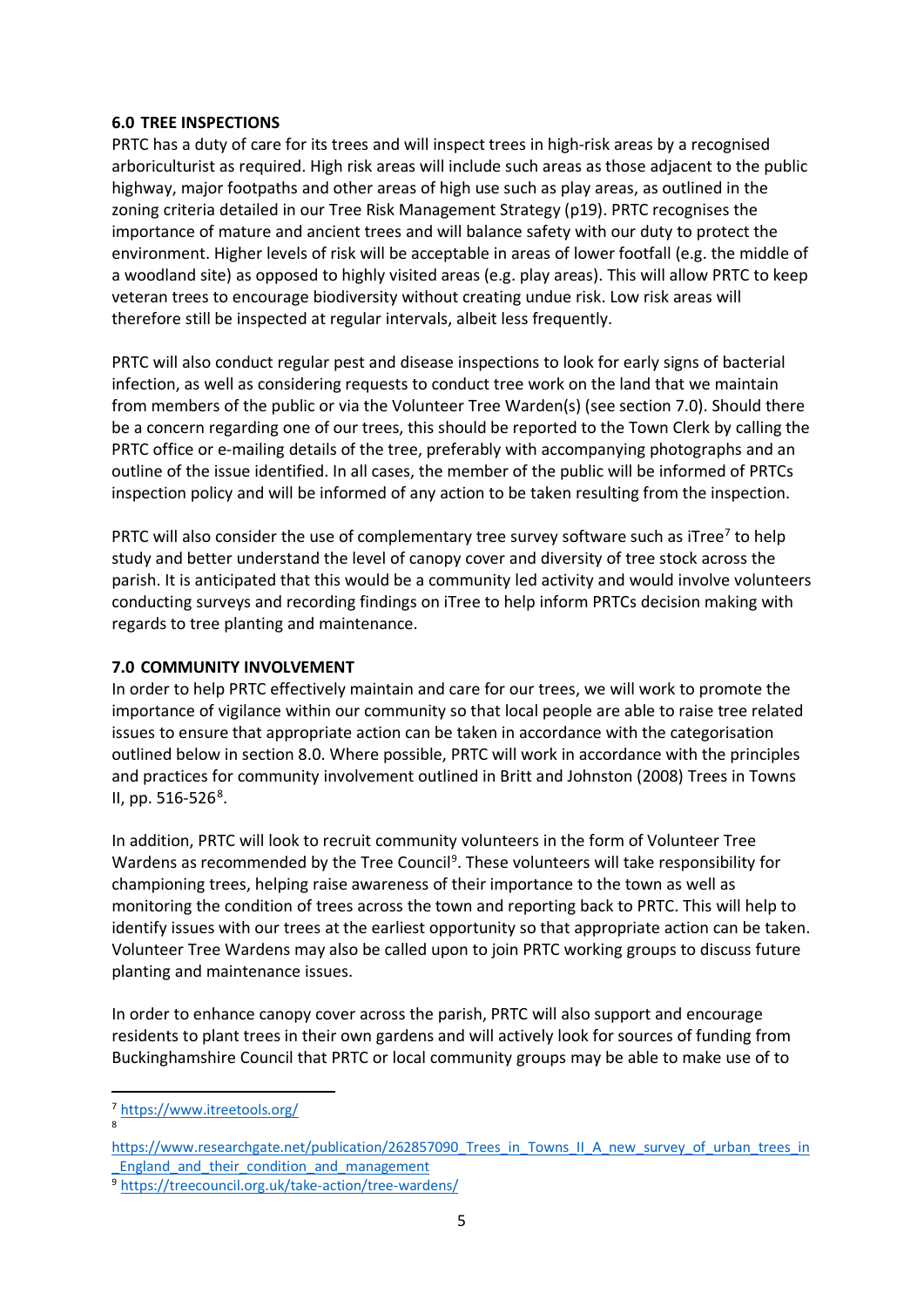further such activity. As a Charter Branch, PRTC will also aim to take the annual opportunity provided by Tree Charter Day and National Tree Week to promote trees to our community, expand awareness and engagement and supplement tree coverage across the town.

# **8.0 TREE MANAGEMENT**

PRTC will take a proactive, pragmatic and risk-based approach to tree maintenance and will adhere to the recommendations outlined in the Tree Risk Management Strategy (2015) with regards to inspection frequency, categorisation/zoning and inspection type. Subsequent work arising from these inspections will be scheduled accordingly, being guided by the risk rating allocated to the works based on appendix 4 of the Tree Risk Management Strategy (2015) p20.

# **8.1 YOUNG TREE ESTABLISHMENT AND MAINTENANCE**

Due care will be taken by PRTC to ensure that newly planted and young trees are given the best possible chance to become established. Regular mulching or wood chipping will be laid at the base of newly planted trees (less than five years old) that are managed by PRTC in order to suppress grasses and help young trees to retain moisture to ensure they continue to thrive. We will also work to ensure that damage to trees by mowing and strimming is prevented, with all maintenance staff having appropriate training, qualifications and licenses.

Protection will be provided for newly planted or young trees where appropriate, such as stakes, strimmer guards or animal deterrent fencing where necessary. Once the tree has become established, PRTC will look to remove any stakes, ties, guards, and any other redundant items to help ensure the continued vitality of our trees.

If required, more advanced tree work will only be undertaken by a qualified contractor to reduce the risk of accidental damage to trees, both young and mature. Once an initial assessment has been made by PRTC, appropriate internal procedures will be followed to procure such services and ensure work is undertaken in a timely manner (see section 10).

# **8.2 GENERAL TREE MANAGEMENT AND MAINTENANCE**

PRTC will undertake tree work and conduct maintenance according to identified hazards and risks to ensure the safety of our trees and our community. After investigation and inspection, PRTC will produce a programme of works within the available budgets, which will be agreed annually as part of the estimates process. Emphasis will be on planned, rather than reactive, tree maintenance, but this does not preclude tree work being undertaken where there is an urgent need identified by PRTC, our Volunteer Tree Wardens or our residents.

| <b>Risk Category</b> | <b>Description</b>                                                                           | <b>Timescale for action</b>                                                                     |
|----------------------|----------------------------------------------------------------------------------------------|-------------------------------------------------------------------------------------------------|
| Very High            | Dangerous trees requiring immediate attention.                                               | As soon as practicable -<br>examined and escalated<br>same day or next day<br>wherever possible |
| High                 | Essential works to mitigate a hazard.                                                        | Within 8 weeks of<br>identification                                                             |
| Moderate             | Desirable works, e.g. to improve tree health,<br>loosening/removing tree ties as trees grow. | Within 6 months of<br>identification                                                            |

The following categories will therefore be used to categorise each of our tree works: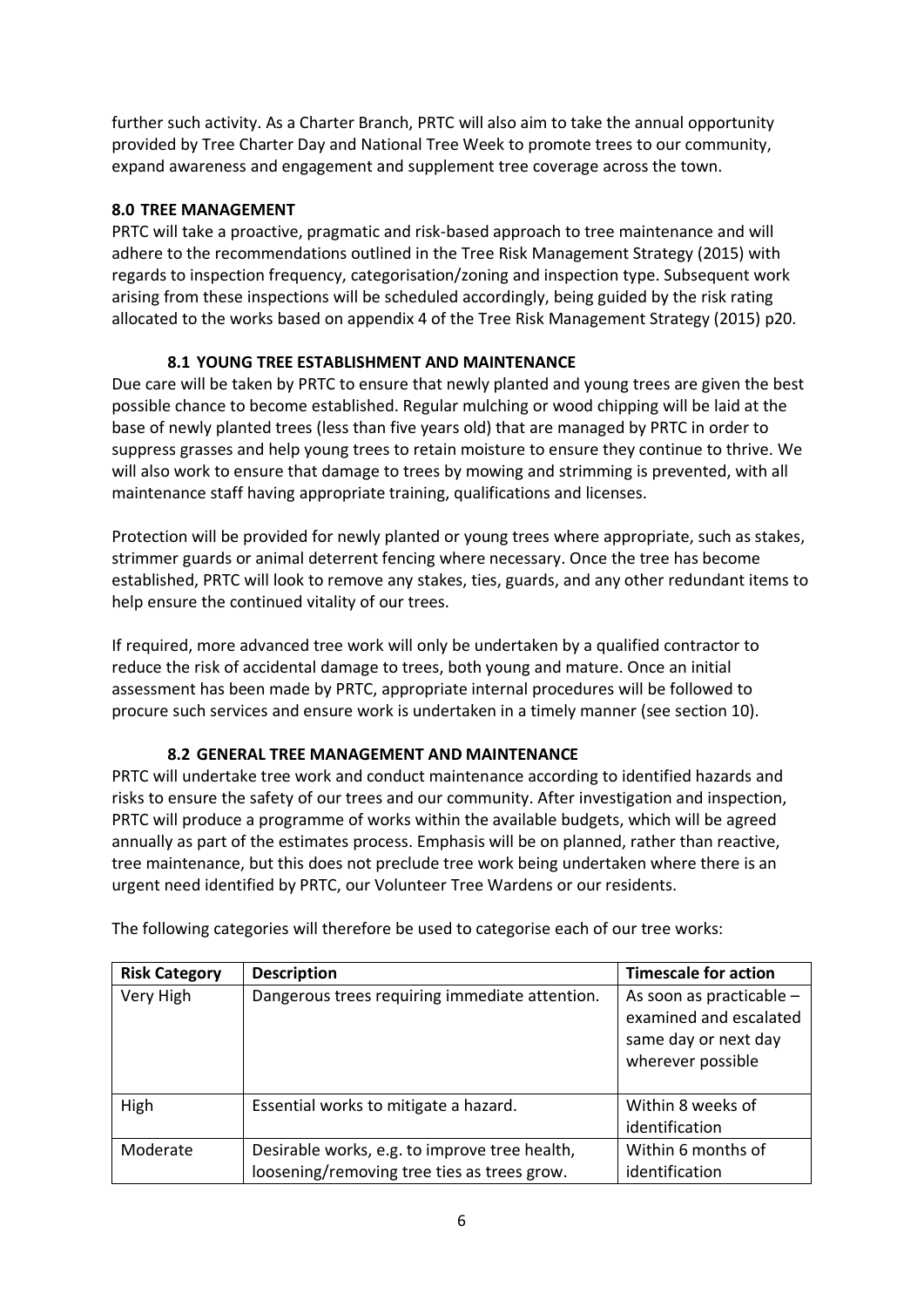| Low / Very Low   Non-essential aesthetic works, e.g. thinning out, $\Box$ At the discretion of |        |
|------------------------------------------------------------------------------------------------|--------|
| formative pruning and canopy tidying.                                                          | I PRTC |

Basic tree maintenance will ordinarily be conducted by a member of the PTRC maintenance team. Where more specialist works are required, PRTC will seek to appoint a suitably qualified arboriculturist or appropriate contractor using agreed local government procurement processes. In case of emergency tree work, PRTC will involve the necessary emergency services in order to make the site safe. All tree works will be conducted to comply with British Standards 3998 20[10](#page-6-0) Recommendations<sup>10</sup> for Tree Work.

# **8.3 TREE WORKS 8.3a TREE PRUNING**

Tree pruning will be carried out on trees belonging to PRTC, when deemed necessary following an assessment. Pruning will be carried out by PRTC in the following circumstances:

- for health and safety reasons e.g. to remove some of the lower branches of a tree located near a road or public footpath to enable traffic to pass safely
- where it benefits the health of the tree e.g. pollarding will be conducted regularly on certain species where it extends the lifespan of the tree and prevents splitting
- to allow additional space and light for newly planted trees
- where it is in-line with site-specific conservation and management plans

There may be times when the tree maintenance PRTC conduct does not meet the expectations of members of the public. In this situation, members of the public are advised to follow our Complaints Policy and Procedure<sup>[11](#page-6-1)</sup>.

There are occasions when PRTC will not undertake tree pruning or removal maintenance and a sample of such circumstances are given below:

- in response to natural occurrences that do not pose a health and safety risk, such as falling nuts, fruit, bird droppings, falling leaves, or sap exudation
- where trees have a negative impact on television reception, where the canopy is blocking lighting (with the exception of street lighting), where the tree is blocking views from a residence
- where the tree is not owned or maintained by PRTC and is therefore not our responsibility
- during the nesting season (March to August), unless the work is for urgent health and safety reasons and in which case it has been certified that there is no birdlife present. Under the Wildlife and Countryside Act  $(1981)^{12}$  $(1981)^{12}$  $(1981)^{12}$ , it is an offence to intentionally damage or destroy the nest of any wild bird while it is in use or being built; therefore delaying tree works will avoid this
- if a tree contains roosting bats (it is a criminal offence to recklessly or intentionally disturb bats, or to damage or destroy a roost under the Conservation of Habitats and

<span id="page-6-0"></span> <sup>10</sup> <https://www.trees.org.uk/Help-Advice/Public/A-brief-guide-to-tree-work-terminology-and-definit>

<span id="page-6-1"></span><sup>&</sup>lt;sup>11</sup> http://www.princesrisboroughtowncouncil.gov.uk/Policies\_and\_Procedures\_19053.aspx

<span id="page-6-2"></span><sup>12</sup> <https://www.legislation.gov.uk/ukpga/1981/69>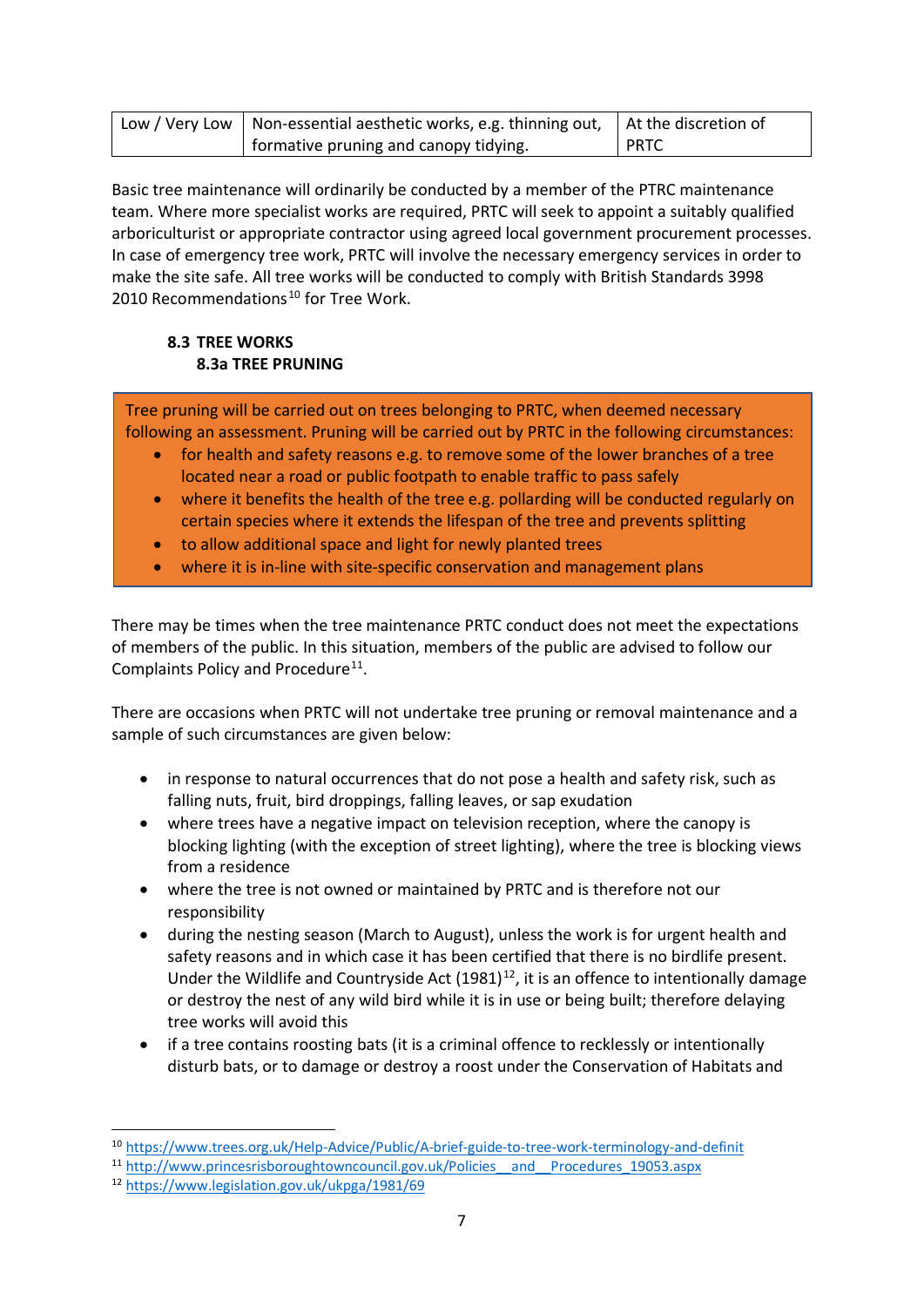Species Regulations (2017))<sup>13</sup>. If work is required for health and safety reasons, the advice of Natural England will be sought

- trees overhanging an adjacent property unless it poses a health and safety risk
- removal of dead branches (conduct crown cleaning) from trees located in relatively quiet locations due to their ecological value. However, if the dead or diseased branches pose a health and safety risk, or are felt to be impacting upon the tree's health, crown cleaning will be conducted

#### **8.3b TREE FELLING**

PRTC will avoid felling trees unless it is absolutely necessary for good arboricultural management. This will usually be for health and safety purposes, or to prevent the spread of serious diseases and pests. Native species are currently being impacted by many pests and diseases including but not limited to Ash die back, Dutch elm disease and Sooty bark disease, as well as other bacteria<sup>14</sup> and whilst PRTC will do all it can to protect and preserve trees, there are times where this is no longer viable and some trees will need to be felled in a managed way.

In addition, PRTC also reserves the right to fell trees for reasons including but not limited to:

- prevent overcrowding;
- improve habitats or restore landscapes in line with site management;
- where a tree is inappropriate to its location;
- where a tree has a significantly detrimental impact on the appearance or amenity of a site.

When a tree is felled on land managed by PRTC, we will commit to replacing to a ratio of at least 1:1 and with native species (as defined by Woodland Trust)<sup>[15](#page-7-2)</sup> wherever possible.

# **9.0 PLANNING APPLICATIONS**

PRTC review all planning applications that are submitted within the parish boundary and where necessary, feedback comments to Buckinghamshire Council. This includes requests to conduct tree work on residential and commercial land. As a signatory of the Woodland Trust Charter for Woods, Trees and People, PRTC supports the principles of sound maintenance and preservation of all trees across the parish. As with trees on PRTC managed land, we understand that there are times where trees may need to have works carried out to resolve issues, which may in some instances require significant works or even felling (see section 8.3). In such instances, PRTC will refer the matter to the arboriculturist for comment with a recommendation that any felled trees are replaced with a minimum ratio of 1:1. Any new developments will be expected to achieve the canopy cover objectives as set out in Wycombe District Council's Local Plan Policy DM34[16](#page-7-3). PRTC will aim to oversee new developments to ensure that canopy cover obligations are met, in partnership with the community and our Volunteer Tree Wardens.

PRTC will also ensure that the Planning Committee make reference to the Tree Strategy in all matters discussed which affect trees and will also use powers as appropriate to call in any planning applications of concern for discussion by elected members of Buckinghamshire Council.

<span id="page-7-0"></span> <sup>13</sup> <https://www.legislation.gov.uk/uksi/2017/1012/contents/made>

<span id="page-7-1"></span><sup>14</sup> <https://www.forestresearch.gov.uk/tools-and-resources/fthr/pest-and-disease-resources/>

<span id="page-7-2"></span><sup>15</sup> <https://www.woodlandtrust.org.uk/trees-woods-and-wildlife/british-trees/native-trees/>

<span id="page-7-3"></span><sup>16</sup> [https://www.wycombe.gov.uk/uploads/public/documents/Planning/New-local-plan/Reg-19-Publication-](https://www.wycombe.gov.uk/uploads/public/documents/Planning/New-local-plan/Reg-19-Publication-Local-Plan/Wycombe-District-Local-Plan-Publication-Version.pdf)[Local-Plan/Wycombe-District-Local-Plan-Publication-Version.pdf](https://www.wycombe.gov.uk/uploads/public/documents/Planning/New-local-plan/Reg-19-Publication-Local-Plan/Wycombe-District-Local-Plan-Publication-Version.pdf)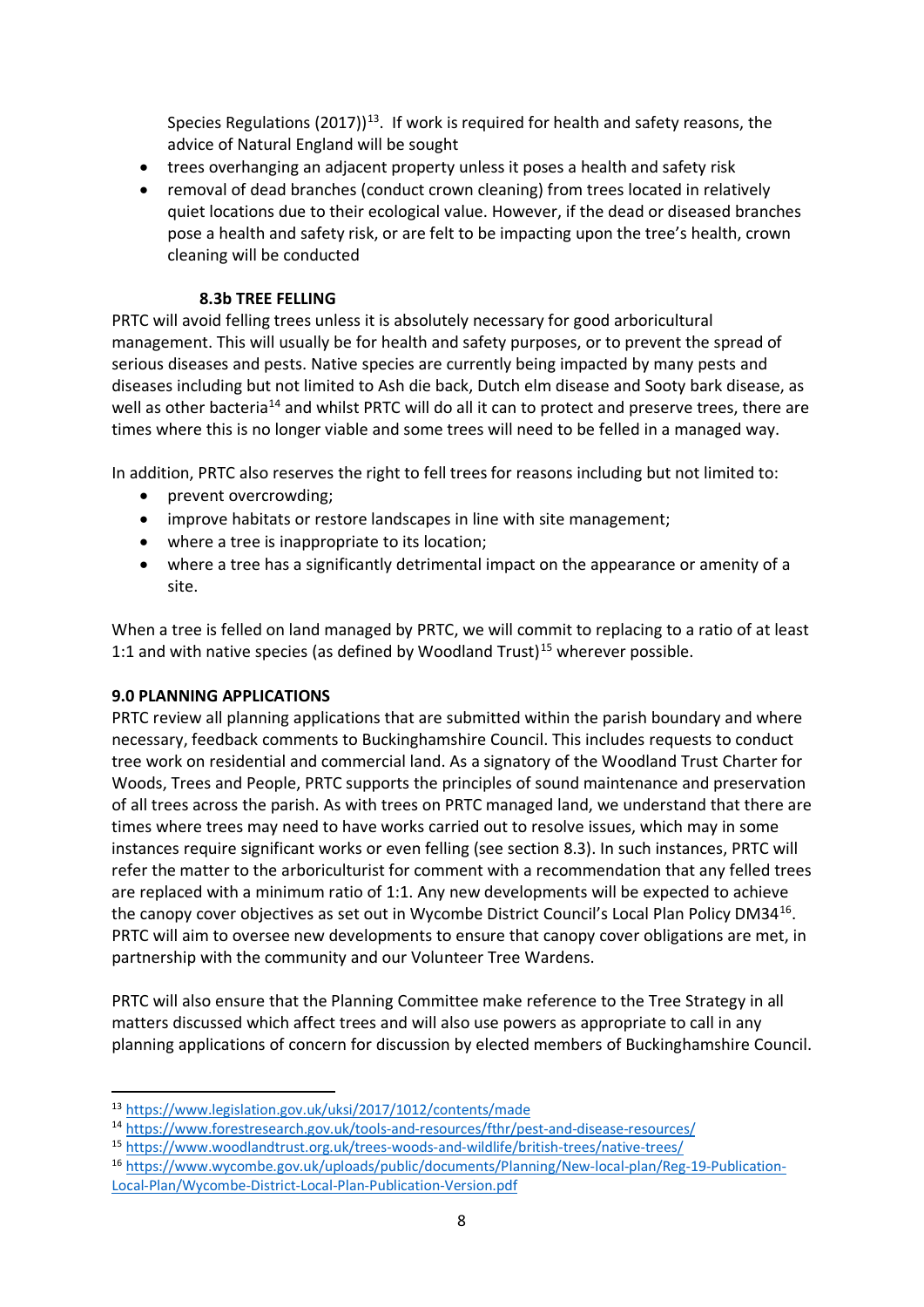#### **9.1 PROTECTED TREES AND TREE PRESERVATION ORDERS**

A Tree Preservation Order (TPO) is a form of planning control that protects trees which make an important contribution to their local surroundings. TPOs are made when trees are under threat of being cut down or damaged and it is illegal to cut down, lop, prune, uproot or damage a tree protected by a TPO without Buckinghamshire Council's written consent. The unauthorised lopping or felling of a TPO tree is a serious criminal offence and can result in a large fine and a criminal record. A search can be made of local TPOs on the Buckinghamshire Council website and relevant information for the Princes Risborough Parish is included under the Wycombe Area<sup>17</sup>. PRTC would always recommend that landowners discuss any proposals for maintenance of TPO trees with Buckinghamshire Council before submitting an application.

Where Tree Preservation Orders (TPOs) are in place, any planning applications will always be referred to the arboriculturist for review and their professional recommendation for action.

# **9.2 WORKING WITH DEVELOPERS**

The Princes Risborough area has a very well-defined Local Plan which has now been adopted and it is our expectation that all developers will work within the spirit and the specifications outlined in this, including the Canopy Cover Supplementary Planning Document (SPD) and associated SPDs and guidance<sup>18</sup>, which offer a strong indication regarding the look and feel of new developments, including required canopy cover and aesthetics regarding tree planting.

PRTC will work proactively with developers and Buckinghamshire Council to provide guidance to developers on planting and maintenance expectations for any new developments, to ensure that any plating is in keeping with local tree stock and the objectives of PRTC and Buckinghamshire Council for the diversity and resilience of our tree population, including working with the best practice urban design principles as promoted by The Trees and Design Action group<sup>[19](#page-8-2)</sup>.

Where practicable, PRTC will work with developers to take full ownership of land to ensure PRTC can maintain appropriate oversight of maintenance. Where insufficient canopy cover, planting or species selection is proposed, PRTC will seek to address this.

> April 2021 To be reviewed April 2025

<span id="page-8-0"></span>17 <https://www.wycombe.gov.uk/pages/Environment/Trees-wildlife-and-ecology/Trees-and-hedges.aspx>

<span id="page-8-1"></span><sup>18</sup> [https://www.wycombe.gov.uk/pages/Planning-and-building-control/Planning-policy/SPDs-and](https://www.wycombe.gov.uk/pages/Planning-and-building-control/Planning-policy/SPDs-and-guidance.aspx)[guidance.aspx](https://www.wycombe.gov.uk/pages/Planning-and-building-control/Planning-policy/SPDs-and-guidance.aspx)

<span id="page-8-2"></span><sup>19</sup> <https://www.tdag.org.uk/>